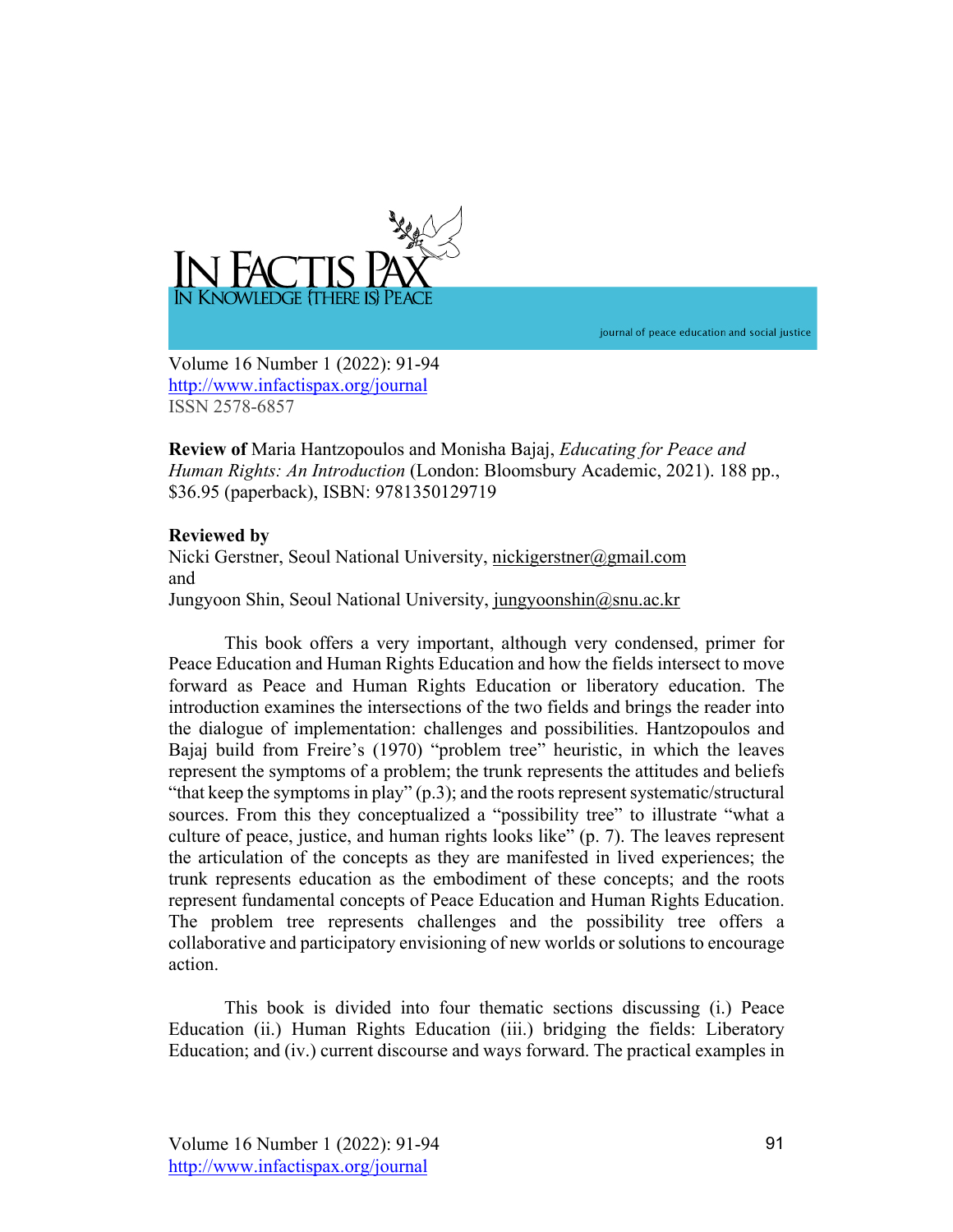chapters 2 and 4, provide perspectives from the Global North and the Global South respectively and are divided into community and schooling contexts to represent the diverse applicability of the fields.

The **first part** of the book discusses the theory and practice of *peace education (PE)*. This section does justice to PE by revealing that it is not an idle, abstract concept but a vibrant, active field of practice, aiming to undo violence and lay the foundations for sustainable peace. PE emerged as a named field in the early nineteenth century Europe. It was during this time that people started to question the dominant framework of "peace through war or armament" and began considering ways to achieve peace through justice and nonviolence (p. 18). PE was further developed after World War II, with a renewed commitment to world peace and global citizenship. PE seeks to attain "comprehensive peace", which is not only the absence of direct violence (i.e., negative peace) but also the pursuit of justice and societal wellbeing (i.e., positive peace) (p. 20). **Chapter 2** then exemplifies two transformative PE cases in practice: the Truth Telling Project (TTP) and school-based restorative justice in New York City public schools. The two practices place students and community at the center and tackles the very real forms of violence they experience. By reading about PE's emphasis on agency and dignity, readers come to recognize how PE allows for empowerment and transformation.

The **second part** covers *Human Rights Education's(HRE)* history, theories, and practices. The authors discuss the origins of HRE and focus on its modern adoption in the Universal Declaration of Human Rights (UDHR) in 1948 with specific mention regarding education. Fascinatingly, HRE momentum and institutionalization is relatively recent, starting with the 1993 Vienna Declaration and Program of Action and high-profile global institutions backing HRE initiatives. Even with the global institutionalization of HRE, it continues to be implemented in community-based settings and varies depending on the context and approach. Table 3.1 by Nancy Flowers (pp. 56-57) presents a helpful conceptual framework for HRE and beginners trying to understand goals, concepts, practices, problems, and implementation. This section covers approaches, conceptual orientations, and scholarship. It discusses how informal education can create space for collective and participatory HRE where it's needed most. Additionally, transformative and decolonial strands of HRE are covered. The practical examples in **Chapter 4** are based in the Global South: India's People's Watch implementing HRE nationwide through its Institute for Human Rights Education (IHRE) operating in "government-run schools" and a Bangladesh NGO, BRAC (Building Resources Across Communities) providing HRE as a "foundation for legal, advocacy, and community mobilization strategies … tailored to the realities of poor, rural women"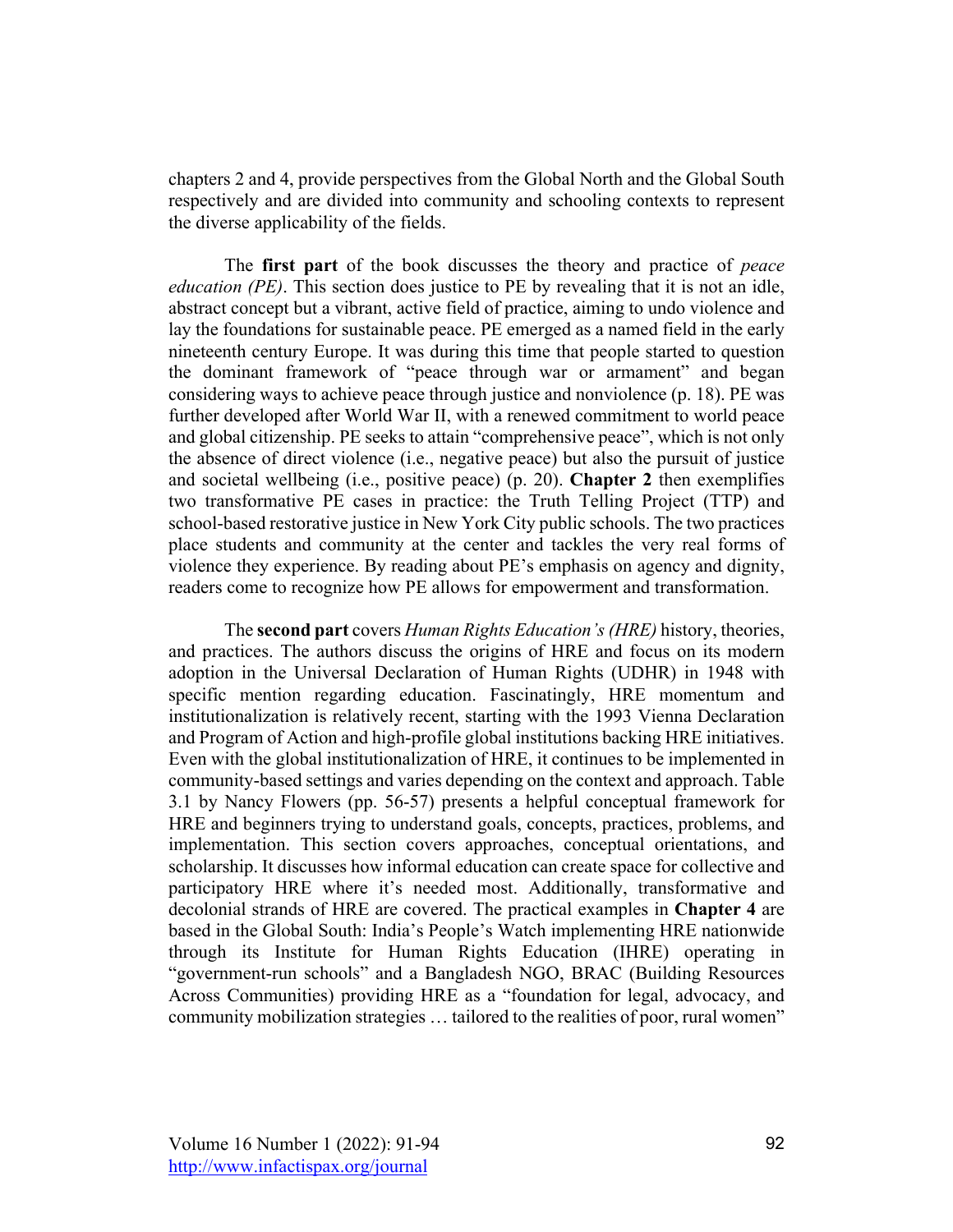(p. 90). Both provided a portrayal of how individual communities can inculcate HRE with meaning and relevance in their specific contexts.

The **third part** begins with a new conceptualization of the possibility tree, as the authors contextualize *liberatory education through PE, HRE, and Social Justice Education.* Together, in the trunk of a banyan tree, the fields fuse in their goals to respect inherent dignity, promote transformative agency, and develop the capability to act for positive social change. The foundational concepts of liberatory education make the roots; while the leaves represent the outcomes that the field adopts, such as "positive peace, negative peace ...and global citizenship" (p. 96). This specific tree was chosen for its unique feature to make new roots, representing the renewal of the field through reflexivity and growth. The authors suggest that renewal could be expressed through decolonial ethics and the concept of the "pluriverse" in which many worlds coexist within one (p. 113).

In line with the leaves as outcomes, we would like to offer suggestions to better encourage growth in the book and audience. While this book offers a glimpse of what works, it neglects implementations that may perpetuate conflict. While PE and HRE may offer practical alternatives to critical theories, scholars should remain critical of the gaps between policy and practice. In this book, examples of contextual practice that may have caused harm when the intention was to do the opposite would be an important insight into unintended outcomes. Moving toward liberatory education, PE and HRE must continue to validate their effectiveness within various communities and prove that the cases mentioned in chapters 2 and 4 were not unique, intrinsic cases, but an instrumental representation of a greater possibility of application.

The **fourth part** of this book leaves readers with five lessons to consider when bridging theory with praxis: (1) the nature of peace and HRE are relational and contextual; (2) Eurocentric frameworks for peace and HRE must be challenged; (3) concepts of peace and HRE should be critically reflected upon implementation; (4) complex analyses of violence and power must be preceded; and finally (5) examples of effective peace and HRE can inspire action in other fields (pp. 116- 117). These lessons may serve as the basic premise for researchers to further develop peace and HRE into a more "efficacious and responsive" practice. With this in mind, the book concludes with advice from senior scholars about the way forward. They suggest applying and conjoining ideas from other theories such as postcolonial/decolonial studies, feminist studies, and affect theory for a more "robust conceptual engagement" with the fields (pp. 122-125). Liberatory education may complement these critical approaches by offering a meaningful